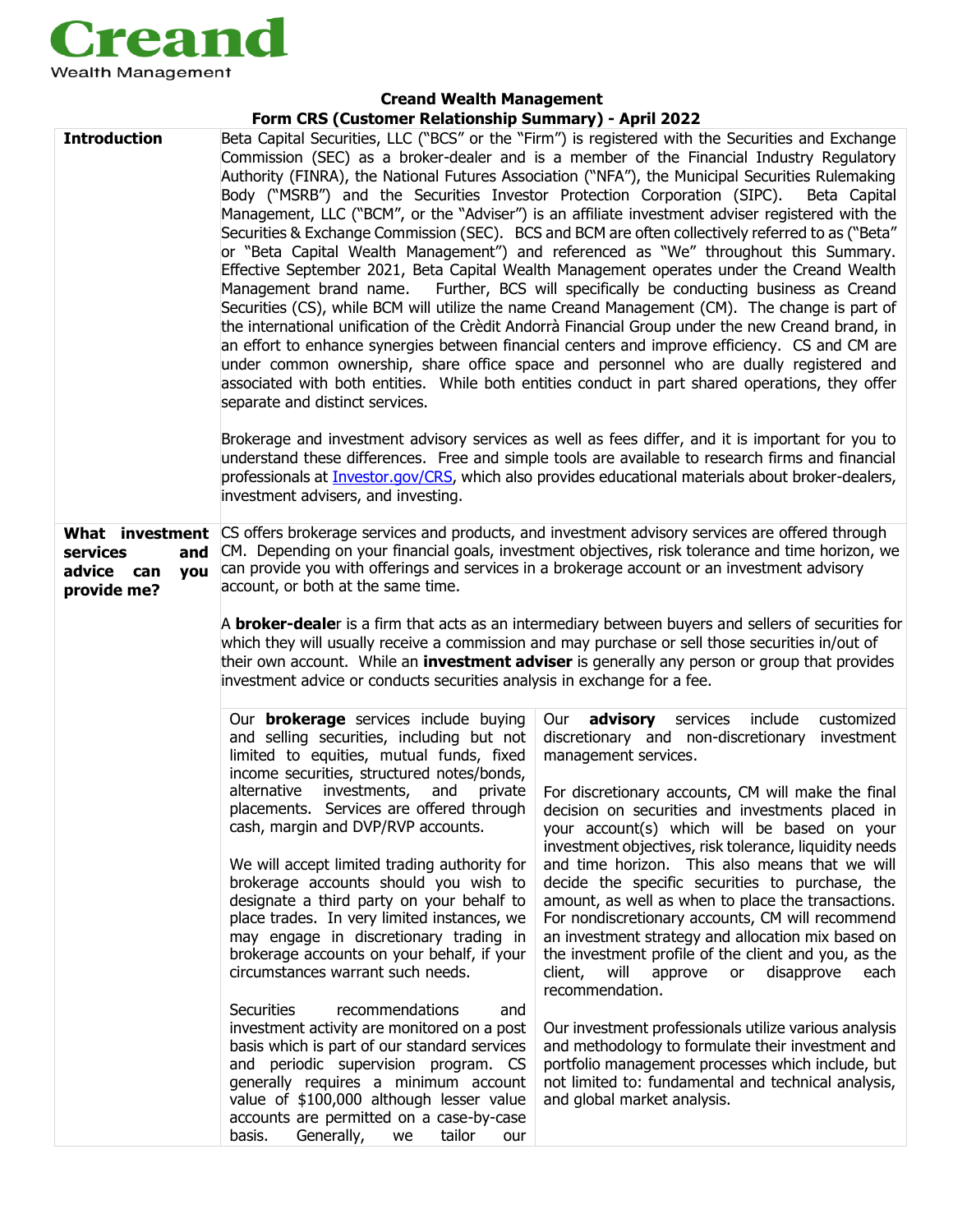

|                          | recommendations to the specific needs and<br>objectives of our clients and recommend a<br>certain allocation of various asset classes to<br>their portfolios. You as the client make the<br>ultimate decision regarding the purchase<br>and sale of securities and investments in<br>your brokerage account.                                                                                                                                                                                                                                                                                                                                                                                                                                                                                                                                                                                                                                                                                                                                                                                                                                                                                                                                                                                                                                                                                                                   | CM generally requires \$100,000 minimum account<br>balance although lesser amounts are accepted on a<br>case-by-case basis, fees are negotiable based on<br>the investment strategies and complexity of the<br>account. CM will generally utilize our affiliate, CS<br>for the execution of transactions. Some clients have<br>their assets custody away from CS and as such, for<br>those clients, transactions will be placed with<br>unaffiliated custodians and banks.                                                                                                                                                                                                                                                                                                                                                                                                                                                                                                                                                                                                                                                                                                                                                                                                                                                                                                                                                                                                                                                                                                                                                                                                                                                                                                       |  |  |
|--------------------------|--------------------------------------------------------------------------------------------------------------------------------------------------------------------------------------------------------------------------------------------------------------------------------------------------------------------------------------------------------------------------------------------------------------------------------------------------------------------------------------------------------------------------------------------------------------------------------------------------------------------------------------------------------------------------------------------------------------------------------------------------------------------------------------------------------------------------------------------------------------------------------------------------------------------------------------------------------------------------------------------------------------------------------------------------------------------------------------------------------------------------------------------------------------------------------------------------------------------------------------------------------------------------------------------------------------------------------------------------------------------------------------------------------------------------------|----------------------------------------------------------------------------------------------------------------------------------------------------------------------------------------------------------------------------------------------------------------------------------------------------------------------------------------------------------------------------------------------------------------------------------------------------------------------------------------------------------------------------------------------------------------------------------------------------------------------------------------------------------------------------------------------------------------------------------------------------------------------------------------------------------------------------------------------------------------------------------------------------------------------------------------------------------------------------------------------------------------------------------------------------------------------------------------------------------------------------------------------------------------------------------------------------------------------------------------------------------------------------------------------------------------------------------------------------------------------------------------------------------------------------------------------------------------------------------------------------------------------------------------------------------------------------------------------------------------------------------------------------------------------------------------------------------------------------------------------------------------------------------|--|--|
|                          | For additional information, please see the Firm's Regulation Best Interest Disclosures, and<br>the Adviser's Form ADV, Part 2A Brochure, and other applicable documents. Please contact us at<br>compliance@creand.us or at (305) 358-8844.                                                                                                                                                                                                                                                                                                                                                                                                                                                                                                                                                                                                                                                                                                                                                                                                                                                                                                                                                                                                                                                                                                                                                                                    |                                                                                                                                                                                                                                                                                                                                                                                                                                                                                                                                                                                                                                                                                                                                                                                                                                                                                                                                                                                                                                                                                                                                                                                                                                                                                                                                                                                                                                                                                                                                                                                                                                                                                                                                                                                  |  |  |
|                          | <b>Conversation Starters.</b> Ask your financial professional -                                                                                                                                                                                                                                                                                                                                                                                                                                                                                                                                                                                                                                                                                                                                                                                                                                                                                                                                                                                                                                                                                                                                                                                                                                                                                                                                                                |                                                                                                                                                                                                                                                                                                                                                                                                                                                                                                                                                                                                                                                                                                                                                                                                                                                                                                                                                                                                                                                                                                                                                                                                                                                                                                                                                                                                                                                                                                                                                                                                                                                                                                                                                                                  |  |  |
|                          | Given my financial situation, should I choose an investment advisory<br>service? Should I choose a brokerage service? Should I choose both<br>types of services? Why or why not?<br>How will you choose investments to recommend to me?<br>What is your relevant experience, including your licenses, education, and<br>other qualifications? What do these qualifications mean?                                                                                                                                                                                                                                                                                                                                                                                                                                                                                                                                                                                                                                                                                                                                                                                                                                                                                                                                                                                                                                               |                                                                                                                                                                                                                                                                                                                                                                                                                                                                                                                                                                                                                                                                                                                                                                                                                                                                                                                                                                                                                                                                                                                                                                                                                                                                                                                                                                                                                                                                                                                                                                                                                                                                                                                                                                                  |  |  |
| What fees will I<br>pay? | CS assesses commission charges on<br>equity transactions, mark ups, and mark<br>downs on each fixed income transaction<br>and depending on the complexity,<br>product type, and amount invested in<br>such security. In addition, for mutual<br>fund transactions, the price you pay will<br>typically include a "load" or "concession"<br>that reduces the value of your initial<br>investment.<br>CS also assesses yearly minimum account<br>maintenance fees, wire fees, ticket<br>charges and other related fees. Please<br>refer to our schedule of fees listed in our<br>website: www.creand.us. In addition. CS<br>received approval from FINRA to begin<br>conduct self-clearing activities in 2020.<br>As such, as part of the ongoing<br>maintenance of your brokerage account<br>with CS, you will be charged certain fees<br>such as custody fees, and other<br>administrative<br>and<br>charges<br>fees<br>associated with your brokerage account.<br>Please note that not all fees will apply to<br>you as a client and that other firms could<br>potentially offer brokerage services at<br>lower costs.<br>We must act in your best interest and not<br>place our interests ahead of yours, but<br>please note that we will have an incentive<br>to encourage you to trade more<br>frequently as the more you trade, the<br>more commissions and compensation our<br>Firm and registered representatives earn. | CM advisory fees for discretionary and non-<br>discretionary advisory services are negotiated on<br>an individual basis and are charged based on total<br>assets under management. We are compensated<br>for investment advice based on a percentage of<br>assets under management. Fees vary by program<br>and are generally assessed quarterly in arrears.<br>CM offers advisory services primarily custody with<br>CS or other custodians if you so choose. Accounts<br>custody with CS generally have their trade<br>executions conducted through CS. As such, we<br>have an incentive to recommend you to custody<br>your account with CS. In addition to custody fees,<br>CS assesses additional fees such as commissions<br>transaction,<br>ticket<br>charges,<br>per<br>account<br>maintenance fees, and related charges.<br>This<br>affiliate relationship creates a conflict of interest as<br>we will benefit and earn more compensation if you<br>choose to custody your account with CS. Also,<br>please note that CS and other custodians may<br>charge other fees associated with your account<br>including, but not limited to: account transfer fees,<br>account termination fees, settlement<br>fees,<br>document delivery fees, product level fees,<br>confirmation and statement production fees, and<br>other associated charges. Please note that other<br>firms and custodians could potentially provide<br>investment advice, brokerage fees, and custody<br>services at lower costs.<br>In an advisory account, the more assets under<br>management, the more fees you will have to pay.<br>Therefore, the Adviser and its representatives have<br>an incentive to encourage clients to increase the<br>assets in their accounts. You will pay fees and |  |  |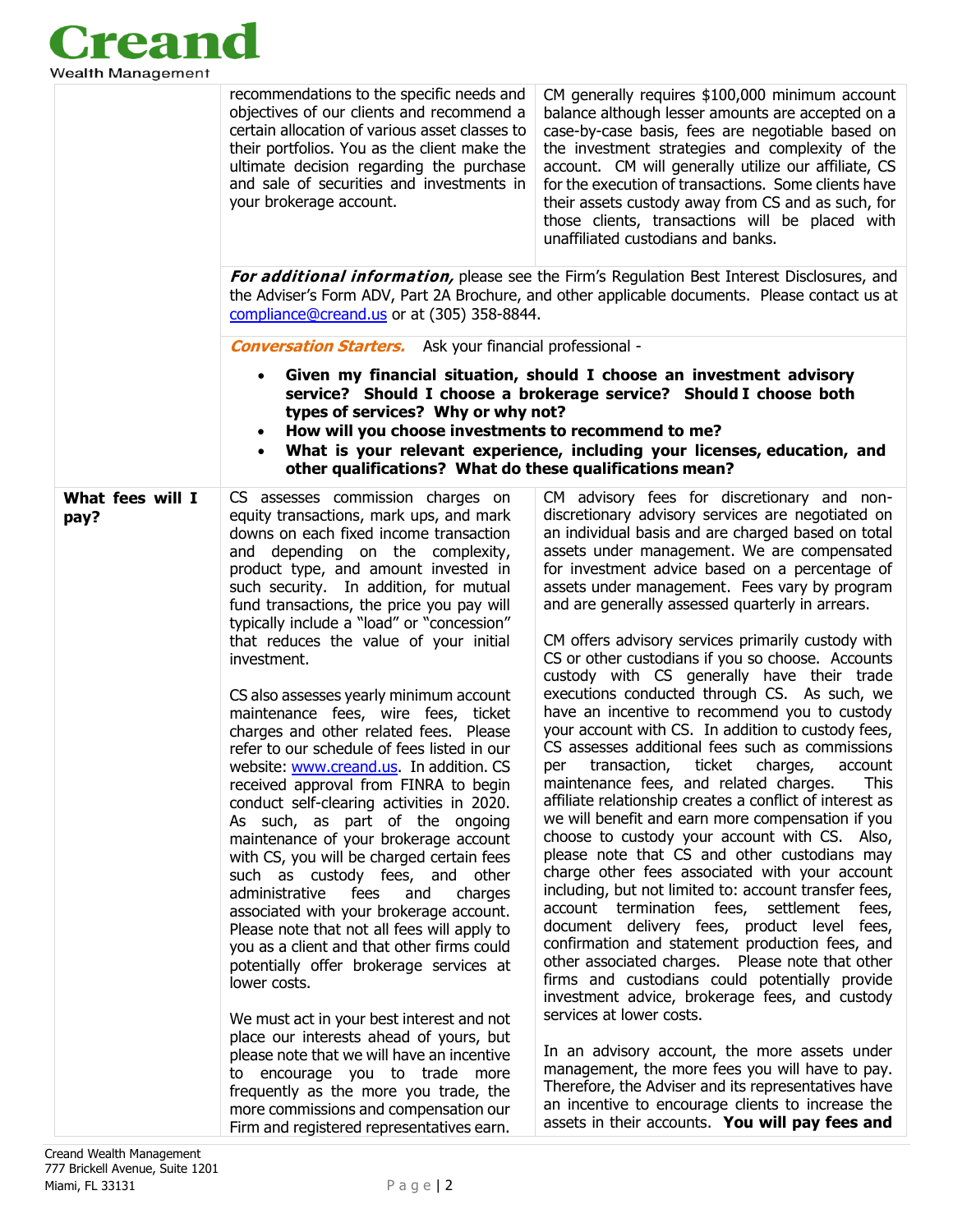

|                                                                                                                        | This is a conflict of interest which we<br>mitigate via disclosures to you as well as<br>maintaining a robust supervision and<br>compliance program which monitors<br>customer<br>account<br>activity<br>and<br>fees/commissions assessed to customers<br>paying.<br>on a periodic basis.                                                                                                                                                                                                                                                                                                                                                                                                                                                                                                                                                                                                                                                                           | costs whether you make or lose money on<br>your investments. Fees and costs will reduce<br>any amount of money you make on your<br>investments over time. Please make sure<br>you understand what fees and costs you are                                                                                                          |  |
|------------------------------------------------------------------------------------------------------------------------|---------------------------------------------------------------------------------------------------------------------------------------------------------------------------------------------------------------------------------------------------------------------------------------------------------------------------------------------------------------------------------------------------------------------------------------------------------------------------------------------------------------------------------------------------------------------------------------------------------------------------------------------------------------------------------------------------------------------------------------------------------------------------------------------------------------------------------------------------------------------------------------------------------------------------------------------------------------------|-----------------------------------------------------------------------------------------------------------------------------------------------------------------------------------------------------------------------------------------------------------------------------------------------------------------------------------|--|
|                                                                                                                        | You will pay fees and costs whether<br>you make or lose money on your<br>investments. Fees and costs will<br>reduce any amount of money you<br>make on your investments over<br><b>Please</b><br>make<br>time.<br>sure you<br>understand what fees and costs you<br>are paying.                                                                                                                                                                                                                                                                                                                                                                                                                                                                                                                                                                                                                                                                                     | For additional information, please see the<br>Adviser's Disclosure Brochure, CS' Customer<br>Account Fee Schedule, your investment advisory<br>agreement, account statements, and<br>other<br>documents and related disclosures for more<br>information. Please also remember to visit:<br>www.creand.us for further information. |  |
|                                                                                                                        | <b>Conversation Starter.</b> Ask your financial professional - Help me understand how these<br>fees and costs might affect my investments. If I give you \$10,000 to invest, how                                                                                                                                                                                                                                                                                                                                                                                                                                                                                                                                                                                                                                                                                                                                                                                    |                                                                                                                                                                                                                                                                                                                                   |  |
|                                                                                                                        | much will go to fees and costs, and how much will be invested for me?                                                                                                                                                                                                                                                                                                                                                                                                                                                                                                                                                                                                                                                                                                                                                                                                                                                                                               |                                                                                                                                                                                                                                                                                                                                   |  |
| What<br>are<br>your<br>legal<br>obligations<br>when<br>to<br>me<br>providing<br>recommendations<br>broker-<br>my<br>as | When we provide you with a recommendation as your broker-dealer or act as your investment<br>adviser, we have to act in your best interest and not put our interest ahead of yours. At the same<br>time, the way we make money creates some conflicts with your interests. You should understand<br>and ask us about these conflicts because they affect the investment advice we provide you. Here<br>are some examples to help you understand what this means:<br>In a brokerage account, the commission charges assessed on an equity transaction is<br>$\bullet$<br>generally lower than the commission/fee assessed on an alternative investment (e.g.<br>structured product and private equity fund). In addition, certain alternative investments<br>may pay ongoing fees and trailers. As such, we have an incentive to recommend you<br>products with higher fees.                                                                                         |                                                                                                                                                                                                                                                                                                                                   |  |
| dealer or when<br>acting<br>as<br>my<br>investment<br>adviser?<br>How<br>else<br>does                                  |                                                                                                                                                                                                                                                                                                                                                                                                                                                                                                                                                                                                                                                                                                                                                                                                                                                                                                                                                                     |                                                                                                                                                                                                                                                                                                                                   |  |
| your firm<br>make<br>money and what<br>conflicts<br>οf<br>interest<br>do you<br>have?                                  | Certain product sponsors and third-party vendors may pay us a concession fee and trails<br>$\bullet$<br>for marketing and distributing their product. These payments create a conflict of interest<br>because these payments and incentives can influence us to favor these products over<br>others.                                                                                                                                                                                                                                                                                                                                                                                                                                                                                                                                                                                                                                                                |                                                                                                                                                                                                                                                                                                                                   |  |
|                                                                                                                        | <b>Examples of Ways We Make Money and Other Conflicts of Interest.</b>                                                                                                                                                                                                                                                                                                                                                                                                                                                                                                                                                                                                                                                                                                                                                                                                                                                                                              |                                                                                                                                                                                                                                                                                                                                   |  |
|                                                                                                                        | CS and CM are under common control; therefore, our financial professionals who are dually<br>registered and their compensation structure creates a conflict of interest depending on the type of<br>services and investments they recommend. For example, CS has an incentive to recommend certain<br>investments, such as mutual funds that pay ongoing trails and 12B-1 fees. As a custodian, CS<br>derives its revenue from your brokerage account when you use margin, short interest credit, credit<br>card services, and money market interests. Please find outlined below further details related to the<br>manner in which we make money and applicable conflicts of interests:                                                                                                                                                                                                                                                                            |                                                                                                                                                                                                                                                                                                                                   |  |
|                                                                                                                        | <b>Principal Trading.</b> From time-to-time, CS will buy or sell a fixed income security directly<br>$\bullet$<br>from and/or to clients. This usually happens when there is limited liquidity on a position<br>or when a client is holding a fixed income security that does not meet the minimum<br>quantity to be sold in the open market. CS will then purchase the security from one client<br>and sell internally to another client. Typically, we can improve the price by taking the<br>mid-market price between bid and ask levels in order to afford a better price to the client.<br>For brokerage accounts, CS has the ability to charge markups and markdowns on this<br>type of transaction. For advisory clients, we will obtain written consent from the buyer<br>and the seller prior to execution of this type of transaction. For advisory accounts, there<br>will be no mark-up or mark-down assessed for the transaction, but there will be an |                                                                                                                                                                                                                                                                                                                                   |  |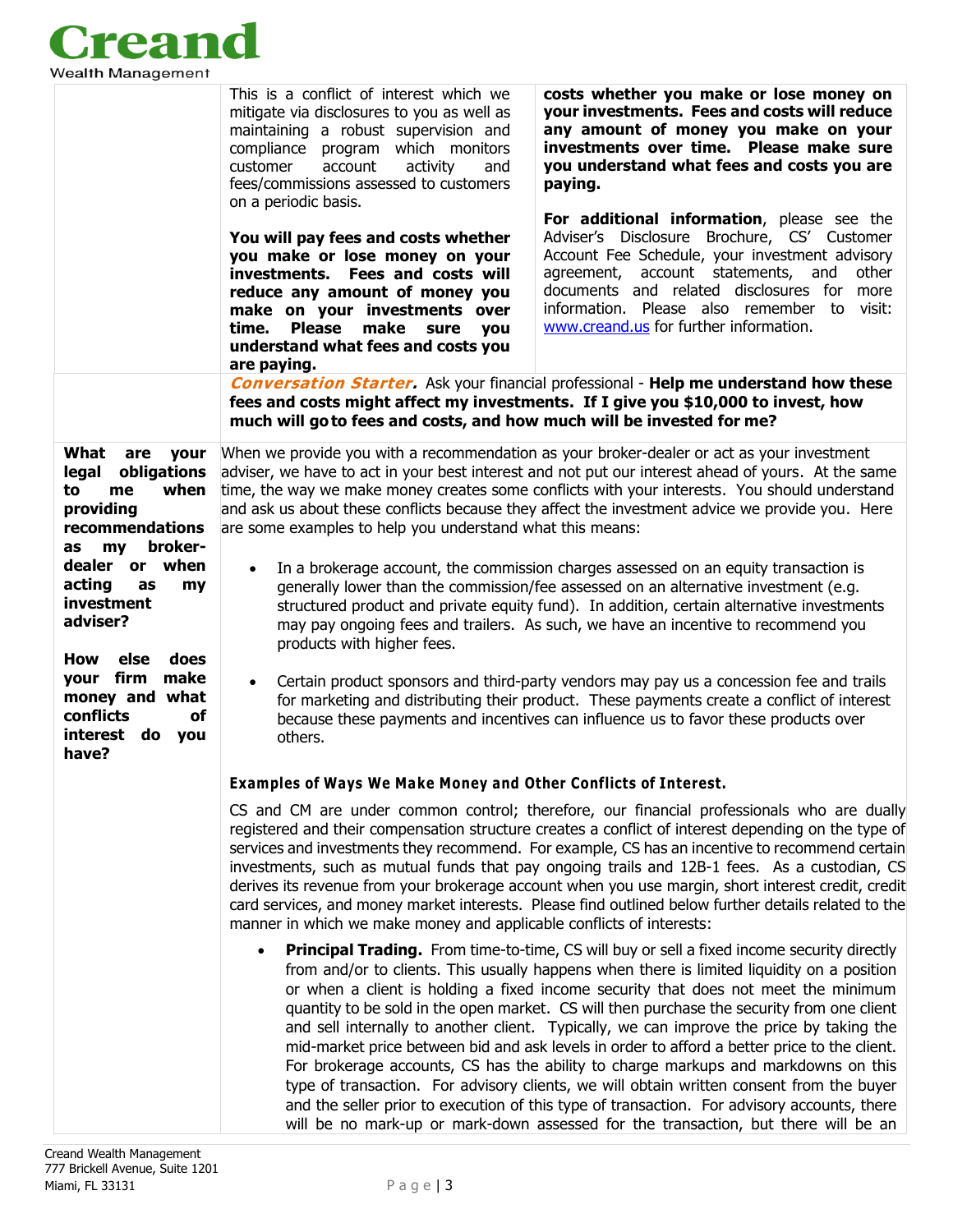

executing ticket charge of \$100 per client.

|                                                                       | <b>Third-party Payments.</b> Our financial professionals receive additional compensation<br>from certain investment product sponsors and other third parties in connection with<br>investments that customers make in securities such as mutual funds (e.g. 12b-1 fees),<br>and structured products and private equity funds (e.g. distribution fees). These types of<br>third-party compensation are received and may be maintained solely by CS and/or CM<br>and may or may not be shared with its financial professionals. For more information<br>about the third-party compensation CS or CM receives, please see the Regulation Best<br>Interest Disclosure document on www.creand.us.<br>We have an incentive to recommend you to custody your account with CS as we will earn<br>additional compensation on custody fees and the execution of your transactions.<br><b>Conversation Starter.</b> Ask your financial professional - <b>How might your conflicts of</b><br>interest affect me, and how will you address them?                                                                                                                                                                                                                                                                                                                                                                                             |
|-----------------------------------------------------------------------|---------------------------------------------------------------------------------------------------------------------------------------------------------------------------------------------------------------------------------------------------------------------------------------------------------------------------------------------------------------------------------------------------------------------------------------------------------------------------------------------------------------------------------------------------------------------------------------------------------------------------------------------------------------------------------------------------------------------------------------------------------------------------------------------------------------------------------------------------------------------------------------------------------------------------------------------------------------------------------------------------------------------------------------------------------------------------------------------------------------------------------------------------------------------------------------------------------------------------------------------------------------------------------------------------------------------------------------------------------------------------------------------------------------------------------|
|                                                                       | For additional information, please see the Firm's Regulation Best Interest Disclosures, and the<br>Adviser's Form ADV, Part 2A Brochure and other applicable documents. Please contact us at<br>compliance@creand.us or at (305) 358-8844.                                                                                                                                                                                                                                                                                                                                                                                                                                                                                                                                                                                                                                                                                                                                                                                                                                                                                                                                                                                                                                                                                                                                                                                      |
| How<br>do<br><b>your</b><br>financial<br>professionals<br>make money? | CS registered representatives receive compensation in the form of commissions from transactional<br>business in brokerage accounts and CM representatives receive advisory fees based on total assets<br>under management. CS registered representatives have the ability to receive ongoing<br>compensation from the sale of mutual funds that pay trailers. CS can also receive non-cash<br>compensation from mutual fund companies in the form of training and seminars. Further, CS<br>registered representatives can earn more variable compensation for certain recommended complex<br>products (e.g. structured products and private equity funds). This creates a conflict of interest as<br>CS registered representatives have more incentive to recommend products that pay higher<br>compensation, and/or recommend products that offer non-cash compensation. For advisory<br>accounts, our investment adviser representatives have an incentive to recommend that you bring<br>more assets as the larger the value of your account, the more our financial professionals will earn<br>in advisory fees. We mitigate these conflicts of interest in various ways including, but not limited<br>to: maintaining robust policies and procedures, code of ethics, and ongoing supervision of our<br>financial professionals. Separately, the Firm does not engage in any revenue sharing arrangements<br>at this time. |
| financial<br>legal<br>disciplinary<br>history?                        | Do you or your Yes, CS has been subjected to disciplinary events by the US Securities and Exchange Commission<br>and the Financial Industry Regulatory Authority. In addition, certain CS and CM financial<br>professionals have professionals have legacy disciplinary history and events. Please visit www.adviserinfo.sec.gov or<br>or https://brokercheck.finra.org for further information on these matters. Please also visit<br>Investor.gov/CRS for a free and simple search tool to research us and our financial professionals.                                                                                                                                                                                                                                                                                                                                                                                                                                                                                                                                                                                                                                                                                                                                                                                                                                                                                       |
|                                                                       | <b>Conversation Starter.</b> Ask your financial professional - As a financial professional, do<br>you have any disciplinary history? For what type of conduct?                                                                                                                                                                                                                                                                                                                                                                                                                                                                                                                                                                                                                                                                                                                                                                                                                                                                                                                                                                                                                                                                                                                                                                                                                                                                  |
| <b>Additional</b><br><b>Information</b>                               | For additional information about our services, You may find additional information about<br>our firm and services at www.creand.us or you may direct your inquiries to via e-mail:<br>compliance@creand.us. For additional information about our brokerage services, please visit:<br>https://brokercheck.finra.org. For further information on CS and its offerings, please visit:<br>www.adviserinfo.sec.gov.                                                                                                                                                                                                                                                                                                                                                                                                                                                                                                                                                                                                                                                                                                                                                                                                                                                                                                                                                                                                                 |
|                                                                       | <b>Conversation Starter.</b> Ask your financial professional - Who is my primary contact<br>person? Is he or she a representative of an investment adviser or a broker-dealer?<br>Who can I talk to if I have concerns about how this person is treating me?                                                                                                                                                                                                                                                                                                                                                                                                                                                                                                                                                                                                                                                                                                                                                                                                                                                                                                                                                                                                                                                                                                                                                                    |